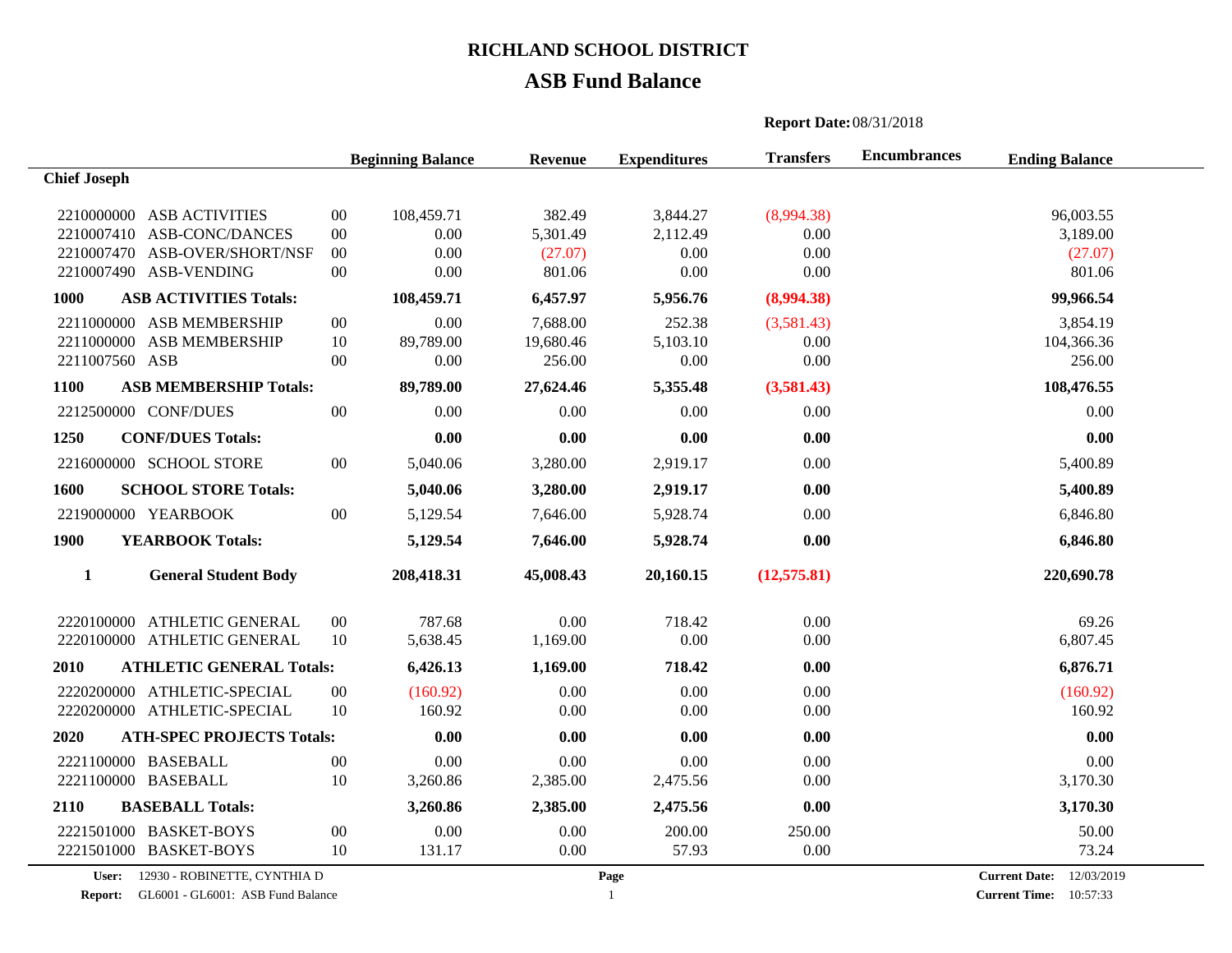# **ASB Fund Balance**

#### **Report Date:**08/31/2018

|                                           | <b>Beginning Balance</b> |          | Revenue  | <b>Expenditures</b> | <b>Transfers</b> | <b>Encumbrances</b> | <b>Ending Balance</b> |  |
|-------------------------------------------|--------------------------|----------|----------|---------------------|------------------|---------------------|-----------------------|--|
| 2221502000 BASKET-GIRLS                   | $00\,$                   | 0.00     | 0.00     | 180.82              | 180.82           |                     | 0.00                  |  |
| 2221502000 BASKET-GIRLS                   | 10                       | 0.00     | 0.00     | 0.00                | 0.00             |                     | 0.00                  |  |
| <b>BASKETBALL Totals:</b><br>2150         |                          | 131.17   | 0.00     | 438.75              | 430.82           |                     | 123.24                |  |
| 2221900000 CROSS COUNTRY                  | 00                       | 0.00     | 0.00     | 0.00                | 0.00             |                     | 0.00                  |  |
| 2221900000 CROSS COUNTRY                  | 10                       | 143.06   | 305.00   | 32.58               | 32.58            |                     | 448.06                |  |
| 2190<br><b>CROSS COUNTRY Totals:</b>      |                          | 143.06   | 305.00   | 32.58               | 32.58            |                     | 448.06                |  |
| 2222300000 DANCE TEAM                     | $00\,$                   | 20.00    | 0.00     | 80.56               | 60.56            |                     | 0.00                  |  |
| 2222300000 DANCE TEAM                     | 10                       | 129.10   | $0.00\,$ | 0.00                | 0.00             |                     | 129.10                |  |
| 2230<br><b>DANCE TEAM Totals:</b>         |                          | 149.10   | 0.00     | 80.56               | 60.56            |                     | 129.10                |  |
| 2222700000 FOOTBALL                       | $00\,$                   | (10.42)  | 0.00     | 0.00                | 10.42            |                     | 0.00                  |  |
| 2222700000 FOOTBALL                       | 10                       | 521.48   | 0.00     | 67.33               | 0.00             |                     | 454.15                |  |
| 2270<br><b>FOOTBALL Totals:</b>           |                          | 511.06   | 0.00     | 67.33               | 10.42            |                     | 454.15                |  |
| 2223100000 GAME COST                      | $00\,$                   | 0.00     | 0.00     | 3,886.66            | 0.00             |                     | (3,886.66)            |  |
| 2223100000 GAME COST                      | 10                       | 0.00     | 0.00     | 0.00                | 3,794.86         |                     | 3,794.86              |  |
| 2310<br><b>GAME COST Totals:</b>          |                          | 0.00     | 0.00     | 3,886.66            | 3,794.86         |                     | (91.80)               |  |
| 2224700000 MEDICAL SUPPLIES               | $00\,$                   | (36.57)  | 0.00     | 0.00                | 36.57            |                     | 0.00                  |  |
| <b>MEDICAL SUPPLIES Totals:</b><br>2470   |                          | (36.57)  | 0.00     | 0.00                | 36.57            |                     | 0.00                  |  |
| 2225100000 OFFICIALS                      | $00\,$                   | (1.00)   | 0.00     | 0.00                | 0.00             |                     | (1.00)                |  |
| 2510<br><b>OFFICIALS Totals:</b>          |                          | (1.00)   | 0.00     | 0.00                | 0.00             |                     | (1.00)                |  |
| 2225500000 PARTICIPATION FEES             | $00\,$                   | 0.00     | 2,830.00 | 22.25               | 0.00             |                     | 2,807.75              |  |
| <b>PARTICIPATION FEES Totals:</b><br>2550 |                          | 0.00     | 2,830.00 | 22.25               | 0.00             |                     | 2,807.75              |  |
| 2225900000 REPLACEMENTS                   | $00\,$                   | 5,266.67 | 213.00   | 2,924.73            | 0.00             |                     | 2,554.94              |  |
| 2590<br><b>REPLACEMENTS Totals:</b>       |                          | 5,266.67 | 213.00   | 2,924.73            | 0.00             |                     | 2,554.94              |  |
| 2226101000 SOCCER-BOYS                    | 00                       | 0.00     | 0.00     | 0.00                | 250.00           |                     | 250.00                |  |
| 2226101000 SOCCER-BOYS                    | 10                       | 0.00     | 0.00     | 0.00                | 0.00             |                     | 0.00                  |  |
| 2226102000 SOCCER-Girls                   | $00\,$                   | 0.00     | 0.00     | 0.00                | 0.00             |                     | 0.00                  |  |
| 2226102000 SOCCER-Girls                   | 10                       | 0.00     | 476.00   | 476.00              | 0.00             |                     | 0.00                  |  |
| <b>SOCCER Totals:</b><br>2610             |                          | 0.00     | 476.00   | 476.00              | 250.00           |                     | 250.00                |  |
| 2226500000 SOFTBALL                       | $00\,$                   | 906.72   | 0.00     | 250.00              | 250.00           |                     | 906.72                |  |

**User:** 12930 - ROBINETTE, CYNTHIA D

**Report:** GL6001 - GL6001: ASB Fund Balance **Current Time:** 2

**Current Date:** 12/03/2019 **Current Time:** 10:57:33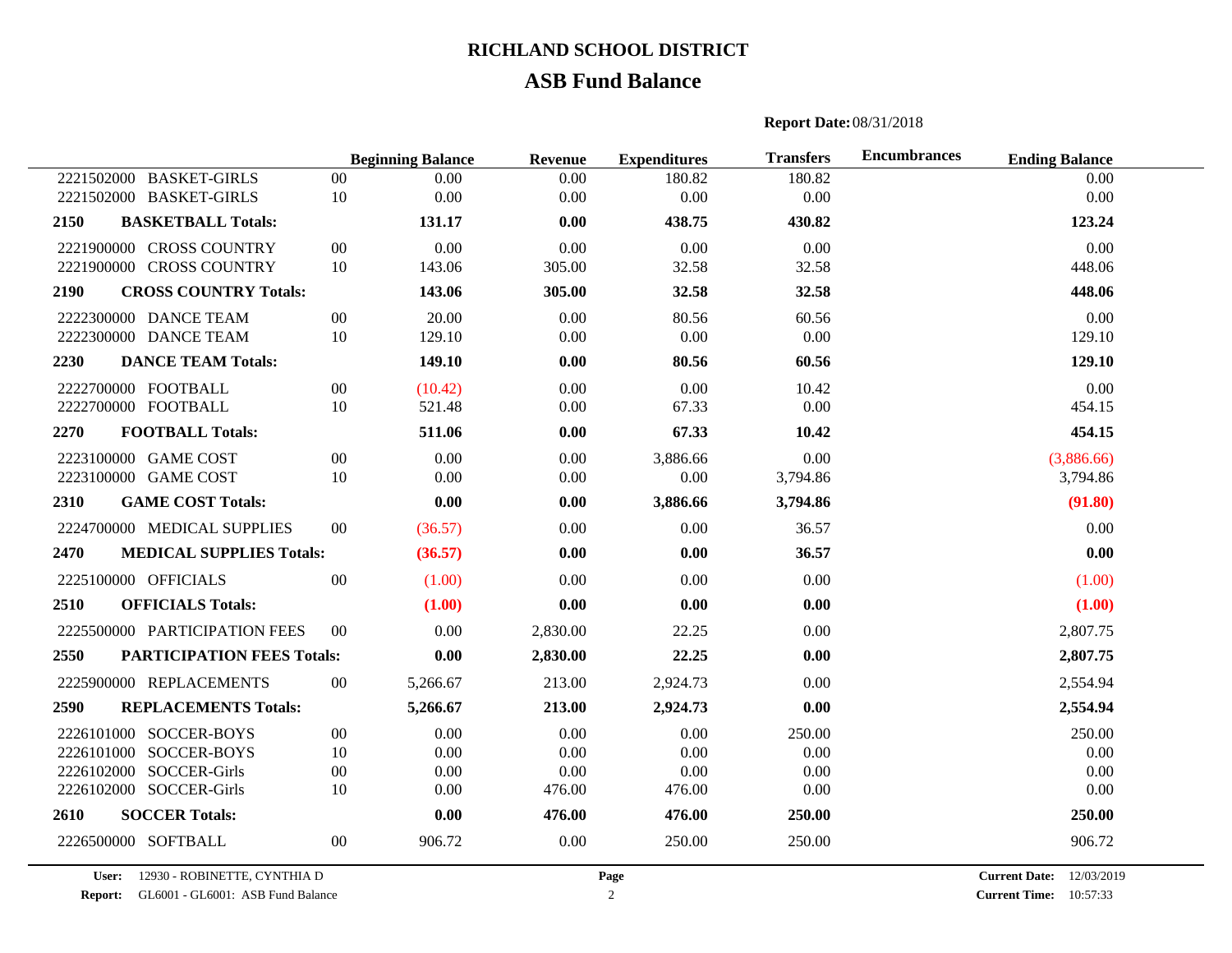## **ASB Fund Balance**

# **Beginning Balance Revenue Expenditures Transfers Encumbrances Ending Balance** SOFTBALL 10 0.00 0.00 0.00 0.00 0.00 **SOFTBALL Totals: 906.72 0.00 250.00 250.00 906.72** TRACK 00 0.00 0.00 0.00 0.00 0.00 2227900000 TRACK 10 235.40 0.00 711.87 6.000.00 5.523.53 **TRACK Totals: 235.40 0.00 711.87 6,000.00 5,523.53** VOLLEYBALL 00 243.07 0.00 243.07 0.00 0.00 VOLLEYBALL 10 830.95 0.00 220.19 0.00 610.76 **VOLLEYBALL Totals: 1,074.02 0.00 463.26 0.00 610.76** WRESTLING 00 0.00 0.00 0.00 0.00 0.00 WRESTLING 10 0.00 0.00 0.00 0.00 0.00 **WRESTLING Totals: 0.00 0.00 0.00 0.00 0.00 Athletics 18,066.62 7,378.00 12,547.97 10,865.81 23,762.46** 2240800000 BUILDER CLUBS 00 719.73 0.00 0.00 0.00 0.00 719.73 **BUILDERS CLUB Totals: 719.73 0.00 0.00 0.00 719.73** DESTINATION 00 0.00 0.00 210.00 0.00 (210.00) DESTINATION 10 0.00 0.00 0.00 210.00 210.00 **DESTINATION IMAGINATION 0.00 0.00 210.00 210.00 0.00** 2242480000 DRAMA 00 3.797.90 5.201.89 4.150.62 484.57 5.333.74 5.333.74 DRAMA 10 0.00 0.00 215.43 215.43 0.00 **DRAMA Totals: 3,797.90 5,201.89 4,366.05 700.00 5,333.74** 2242720000 Equality  $0.00$   $0.00$   $0.00$   $0.00$   $0.00$   $0.00$   $0.00$   $0.00$  **Equality Totals: 0.00 0.00 0.00 0.00 0.00** 2245980000 MATH CLUB 00 0.00 0.00 70.00 300.00 0.00 230.00 **MATH CLUB Totals: 0.00 0.00 70.00 300.00 230.00** TECHNOLOGY 00 0.00 0.00 500.00 500.00 0.00 **TECHNOLOGY Totals: 0.00 0.00 500.00 500.00 0.00** VOCAL 00 0.00 13.00 0.00 0.00 13.00

#### **Report Date:**08/31/2018

**User:** 12930 - ROBINETTE, CYNTHIA D

**Report:** GL6001 - GL6001: ASB Fund Balance **Current Time:** 3